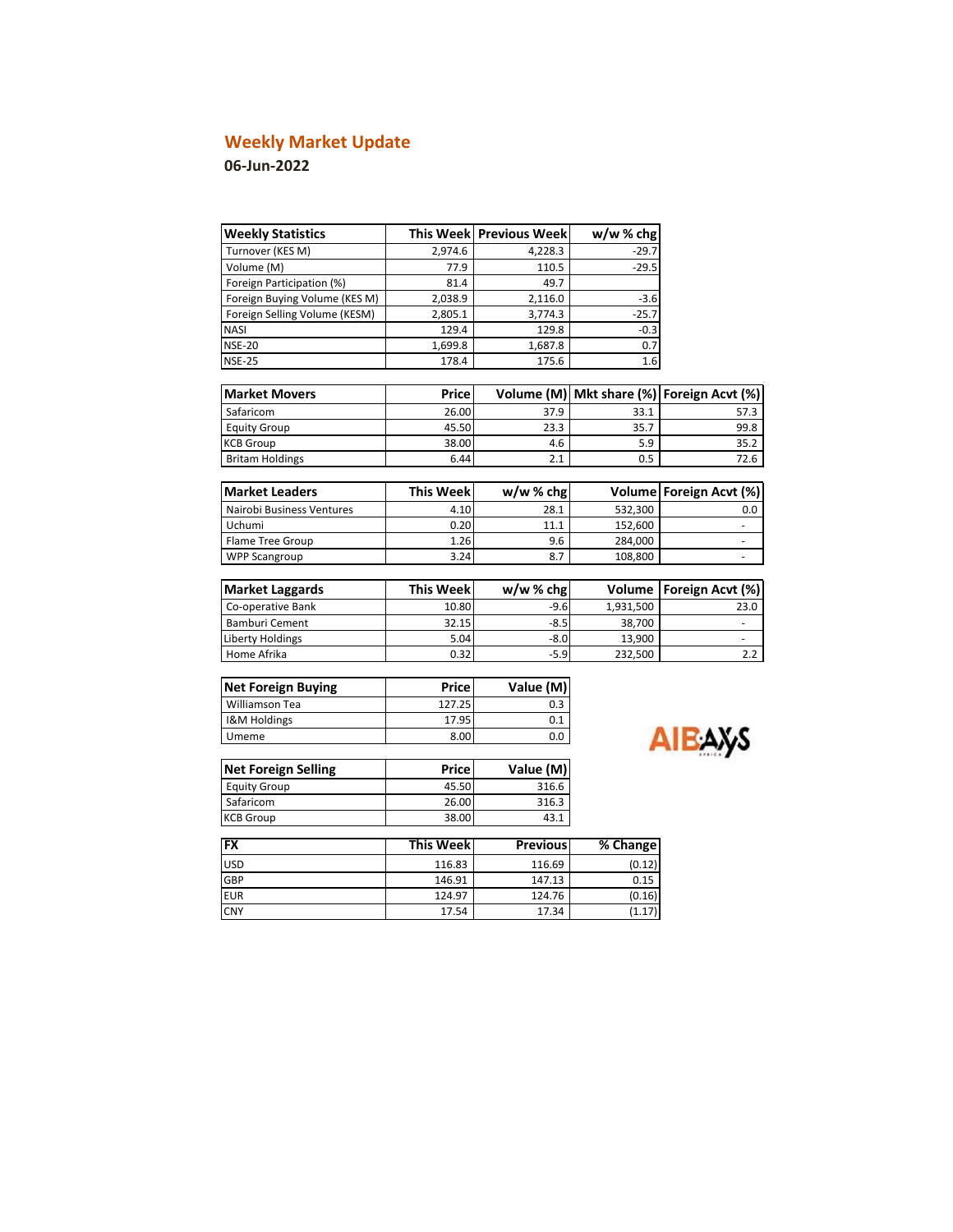### **Weekly Market Update**

**06-Jun-2022**

# **AIEAXS**

#### **The week that was**

#### **Central Bank raises interest rate to tame inflation**

The Central Bank of Kenya raised its policy lending rate from 7.00% to 7.50% to stem rising inflation and stabilise the Shilling.

#### **Bankers pressure CBK to approve risk-based loans**

Banks have asked the Central Bank of Kenya (CBK) to approve risk-based lending more broadly, noting the current situation gives little incentive to institutions to expand credit to riskier customers.

#### **Current account deficit widens on import costs**

Kenya's current account deficit as a percentage of GDP widened to 5.1% in April from 4.8% a year earlier, due to higher import costs for fuel, food and industrial goods that outweighed higher inflows from agriculture exports and diaspora remittances.

#### **Dollar shortage sparks parallel exchange rates**

The shortage of dollars is triggering the emergence of parallel exchange rate that has seen lenders buying and selling well above the printed official rate.

#### **Kenya Power gets Sh7bn subsidy to slash bills by 15%**

The Treasury has offered Kenya Power a Sh7.05bn subsidy to allow the utility cut consumer electricity bills by a further 15% without hurting its cash flows.

#### **Foreign investor outflows at NSE hit Sh4.2Bn in May**

Foreign investors withdrew a net of Sh4.2 billion from the Nairobi Securities Exchange (NSE) last month, continuing the flight to western markets where interest rates have risen sharply in the last few months.

#### **Russia mulls easing wheat exports, sets stage for price drop**

The news that Russia may allow the resumption of wheat exports along the Black Sea has raised hopes that rising consumer prices of bread and flour in the local market will ease in the short term.

#### **MPs fresh bid to cut tax on cooking gas**

The price of the 13-kilogramme cooking gas will fall by at least Sh230 if MPs approve changes to the law halving the value-added tax (VAT) on the commodity.





#### **Weekly Trading Activity by Trading Volume**



| <b>Our Latest Publications</b> |           | <b>Stock</b> | Price      | <b>Target</b> | Upside        |
|--------------------------------|-----------|--------------|------------|---------------|---------------|
|                                |           |              | <b>KES</b> | KES           |               |
| Safaricom FY'22 Earnings Note  | <u>Go</u> | <b>SCOM</b>  | 26.20      | 37.53         | 43.24% Report |
| Power Sector Report            | 60        | <b>COOP</b>  | 10.95      | 14.99         | 36.89% Report |
| Q1'22 Macro Economic Review    | 60        | <b>SBIC</b>  | 104.00     | 105.00        | 0.96% Report  |
| June Stock Picks               | <u>Go</u> |              |            |               |               |